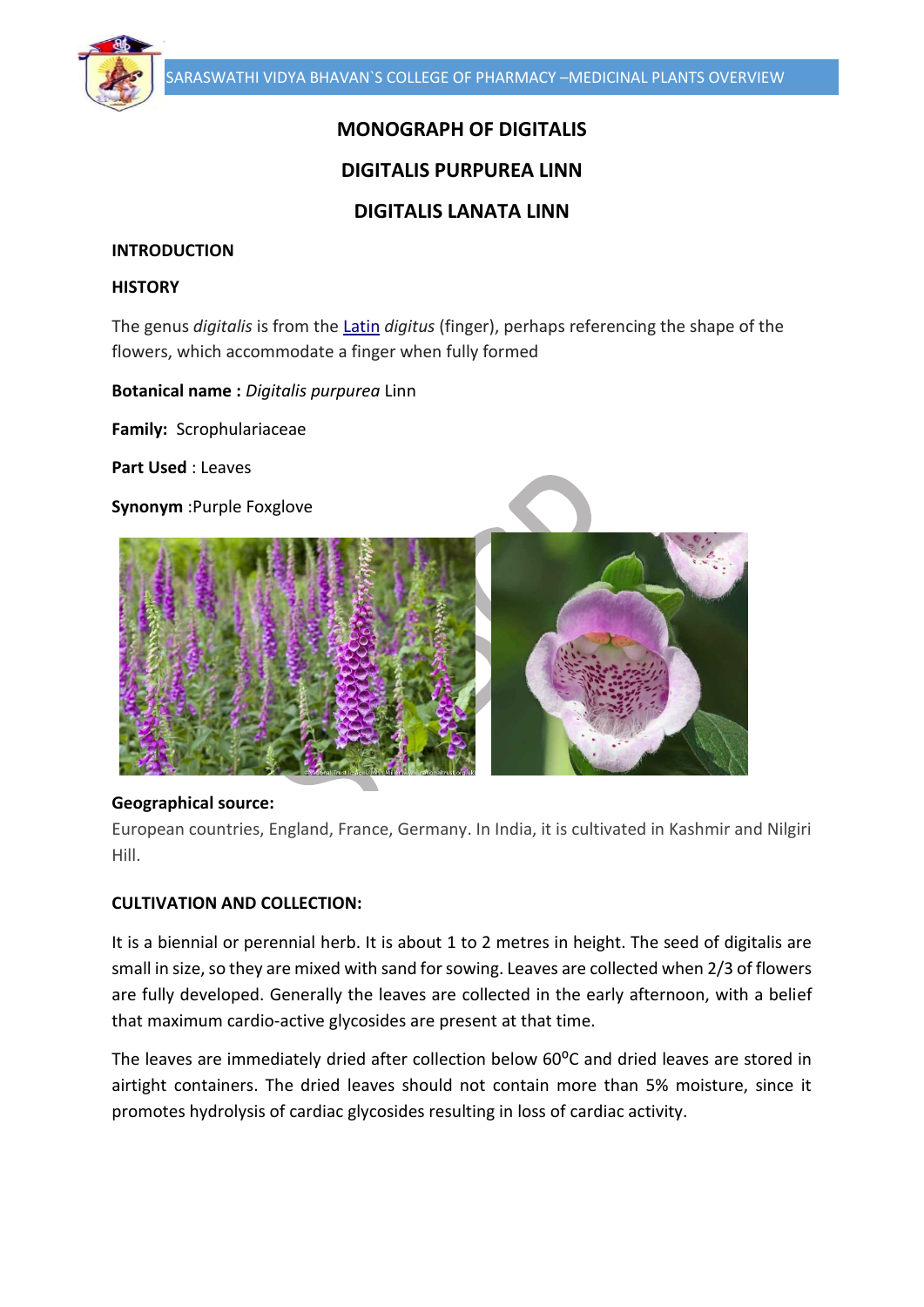

## **DESCRIPTION:**

#### **MORPHOLOGY**

- **LEAVES:** General appearance: Usually broken and crimped.
- Shape: Ovate-lanceolate.
- Wide Margin: Crenate or dentate
- Apex: obtuse or rounded
- Base: Tapering, decurrent
- Surface: Upper Slight pubescent, dark green, little wrinkled, Lower surface: Grayishgreen, very pubescent. Network of veins seen on the underside
- Odour: Characteristic. Taste: Bitter
- **FLOWERS :** Purple corolla has bright red spots with a white rim



#### **MICROSCOPY**

#### **Lamina:**

- **Upper epidermis:** Single layered with more or less rectangular cells having a distinct cuticle. Abundant covering and glandular trichomes.
- **Covering trichomes** are uniseriate, multicellular (3-6 Celled), Certain cells of the covering trichomes are collapsed, thus forming a diagnostic feature for the identification. Glandular trichomes are with either unicellular or bi-cellular terminal (through rare) stalk having unicellular or bi-cellular terminal gland. Few stomata are also seen on the upper epidermis.
- **Mesophyll:** It is differentiated into palisade and spongy parenchyma.
- **Palisade:** One layered, compact with radially elongated cells
- **Spongy parenchyma:** 4-6 layered and many distinct obliquely cut out veinlet are seen.
- **Lower epidermis:** Similar to upper epidermis and has many stomata (Anomocytic) and more trichomes compared to those of upper epidermis.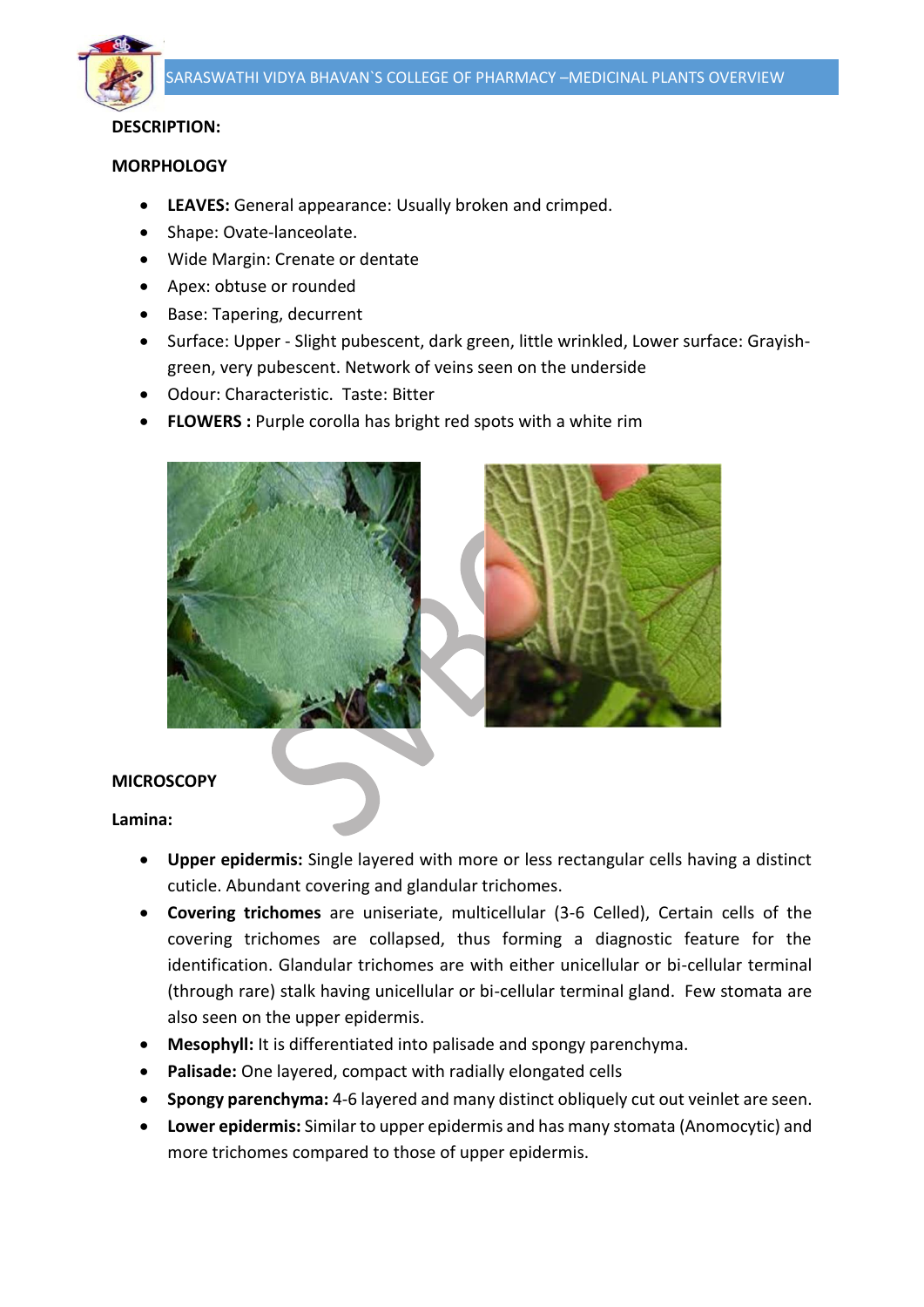

 The dorsal surface of the midrib is strongly convex . Below the upper epidermis and above the lower epidermis are seen thin strips of collenchymas. The vascular bundles (phloem and xylem) are surrounded by a distinct endodermal layer, the cells of which contain abundant starch. Distinct tissue can be seen on the dorsal surface and well developed tissue towards the ventral surface of the midrib



Fig. 3: T. S. of Digitalis purpurea leaf

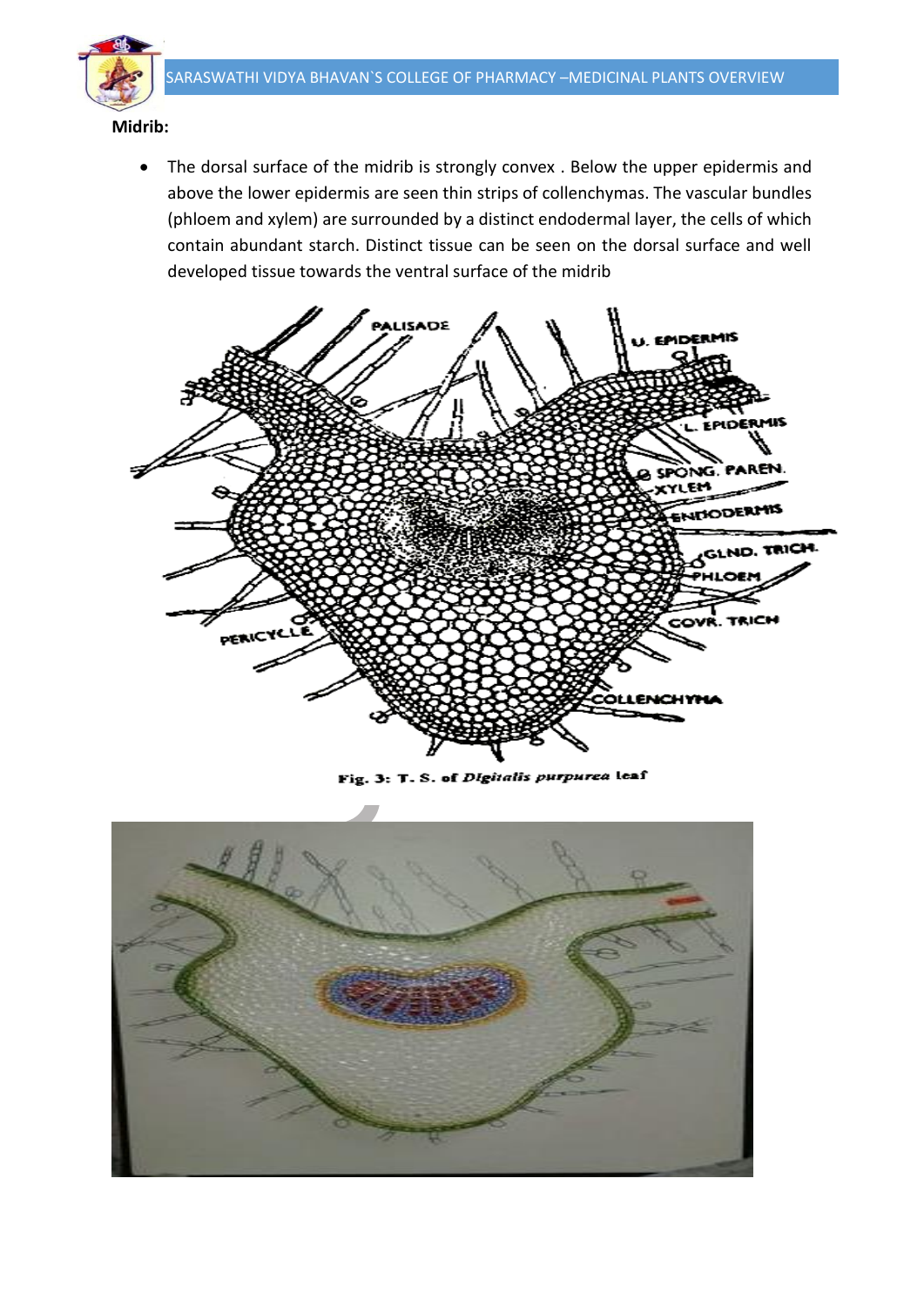

## **INTRODUCTION**

**Biological Source**: *Digitalis lanata* Linn

**Part used :** Dried leaves

**Family:** Scrophulariaceae

**Synonyms:** Woolly fox glove, Grecian Fox glove



## **GEOGRAPHICAL SOURCE:**

The plant is a biennial herb. It grows wild throughout Europe. It is cultivated in Holland, North America and India.

#### **DESCRIPTION**

#### **MACROSCOPY**

- **LEAVES** : Shape: sessile, linear, and lanceolate.
- Size: About 30 cm in length, 4 cm broad
- Apex: Acute.
- Margin: Entire.
- Vein leave: Midrib at a very acute angle.
- **FLOWERS :** are grouped in a long and dense raceme. Calyx is pubescent. Corolla is creamy white with brown veins. Deeply bilabiate,

#### **MICROSCOPY :**

 **Upper epidermis :** Single layered, covered with a thick cuticle, cells have wavy and thick walls; multicellular, uniseriate covering trichomes and glandular trichomes with unicellular stalk. Stomata are also seen occasionally on the upper epidermis.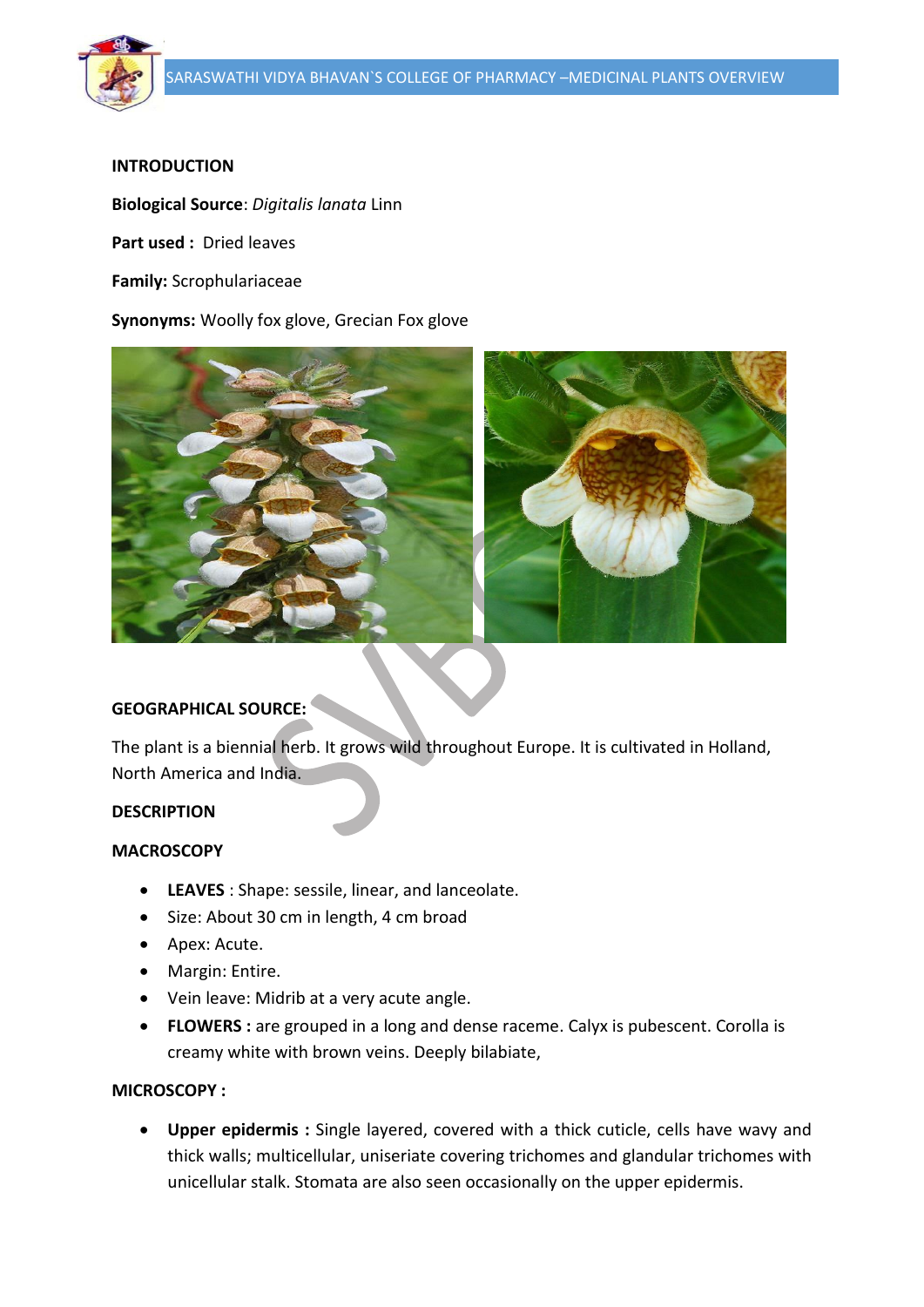

- **Mesophyll:** It is differentiated into palisade and spongy parenchyma.
- **Palisade:** Two layered, loosely arranged and does not form a continuous band throughout as it is absent above the vascular bundles of lamina.
- **Spongy parenchyma:** Many layered and shows distinct transversely cut vascular bundles as in the midrib.
- **Lower epidermis:** Identical to upper epidermis but numerous stomata

#### **Midrib:**

- The dorsal surface of the midrib is strongly convex. Below the upper epidermis and above the lower epidermis are seen thin strips of collenchymas. Rest of the midrib is filled with cortical parenchyma.
- An arc shaped vascular bundle is present more towards the ventral surface (upper epidermis) of the midrib. The vascular bundle is surrounded by distinct endodermal layer, the cells of which contain abundant starch



Fig.5: T.S. of Digitalis lanata leaf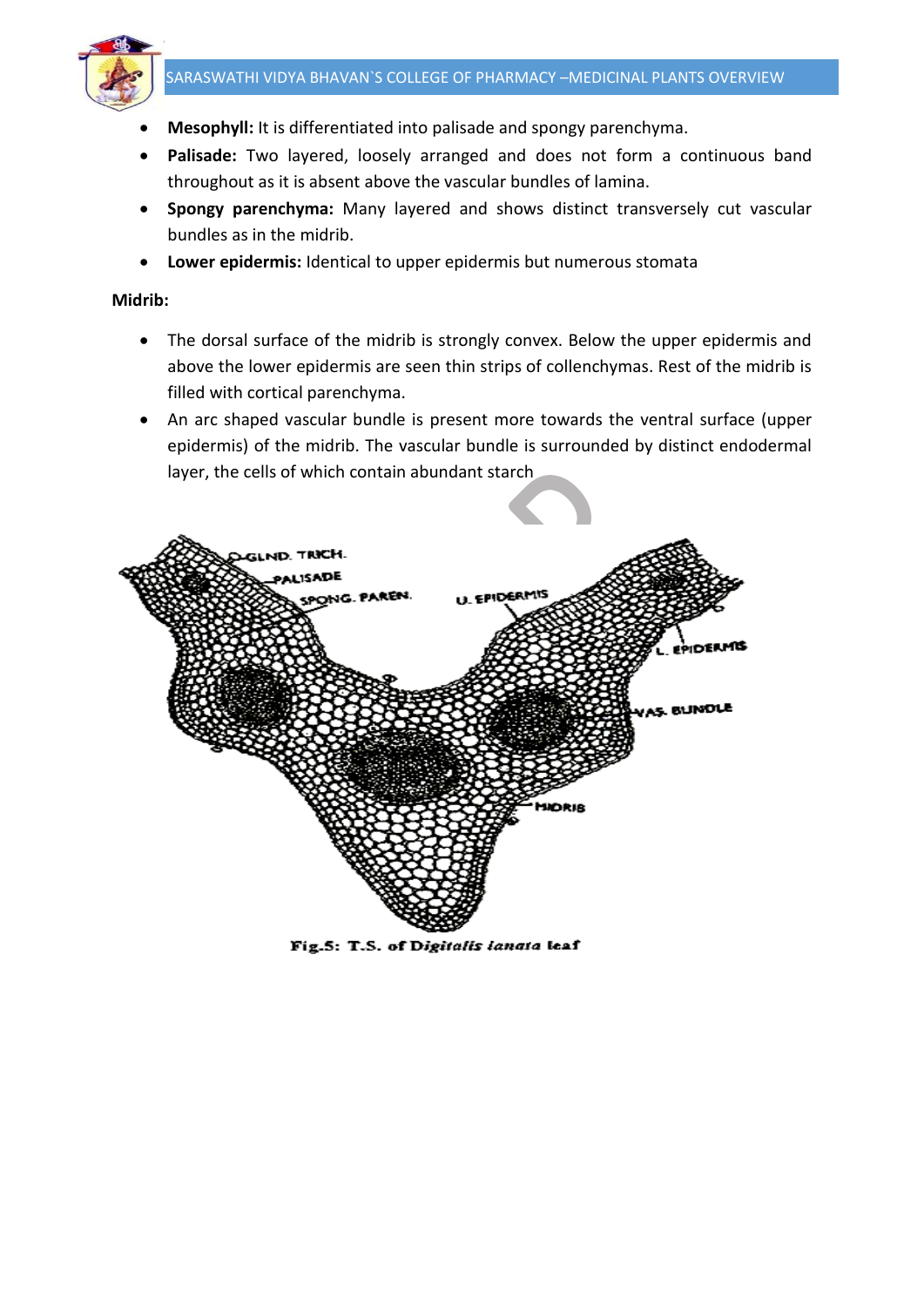

# **CHEMICAL COMPOSITION**

### *Digitalis purpurea*

 The major constituents are the cardenolide glycosides (0.1 to 0.4%) , Purpurea Glycoside A and Purpurea Glycoside B . 30 glycosides are characterised. Series A predominates with more than 50% concentration

| <b>Series</b> | Primary     | Secondary            | <b>Aglycone</b> | <b>Substitution in the</b> |
|---------------|-------------|----------------------|-----------------|----------------------------|
|               | Glycoside   | Glycoside            |                 | main structure             |
| A             | Purpurea    | Digitoxin, Digitalin | Digitoxigenin   | $3β$ , 14 β di OH          |
|               | Glycoside A |                      |                 |                            |
| B             | Purpurea    | Gitoxin,             | Gitoxigenin     | 3β, 14 β, 16 β tri OH      |
|               | Glycoside B |                      |                 |                            |
| F             | Purpurea    | Gitaloxin,           | Gitaloxigenin   | 3β, 14 β, di OH 16         |
|               | Glycoside E |                      |                 | <b>OCHO</b>                |

The sugar molecule is attached to the 3<sup>rd</sup> position and it comprises of three molecules of D digitoxose and one molecule of glucose

Minor cardiac glycoside - Strospeside : Gitoxigenin D-digitaloside ,

Digiproside : digitoxigeninD-fucoside

- Flavonoids Flavones and Flavone glycosides
- Anthraquinones Methoxylated derivatives of 2- methyl anthraquinone and alizarin derivative
- Saponins Digitonin and tigonin.
- Digitanol Glycosides: Digitalonin

#### **Digitalis lanata Linn**

The major constituents are the cardenolide glycosides (1%) , Lanatoside A and Lanotoside C Series C predominates with more than 50% concentration

| <b>Series</b>  | Primary       | <b>Secondary</b>        | <b>Aglycone</b> | <b>Substitution in the</b>                      |
|----------------|---------------|-------------------------|-----------------|-------------------------------------------------|
|                | Glycoside     | Glycoside               |                 | main structure                                  |
| A              | Lanotosides A | Acetyl Digitoxin,       | Digitoxigenin   | $3\beta$ , 14 β di OH                           |
| B              | Lanotosides B | Acetyl Gitoxin,         | Gitoxigenin     | 3β, 14 β, 16 β tri OH                           |
| $\overline{c}$ | Lanotosides C | <b>Acetyl Digoxin</b>   | Digoxigenin     | 3β, 14 β, 12 β tri OH                           |
| D              | Lanotosides D | <b>Acetyl Diginatin</b> | Diginatigenin   | $3\beta$ , 14 $\beta$ , 12 $\beta$ , 16 $\beta$ |
|                |               |                         |                 | tetra OH                                        |
| E              | Lanotosides C | Acetyl Gitaloxin,       | Gitaloxigenin   | $3\beta$ , 14 $\beta$ , di OH 16                |
|                |               |                         |                 | <b>OCHO</b>                                     |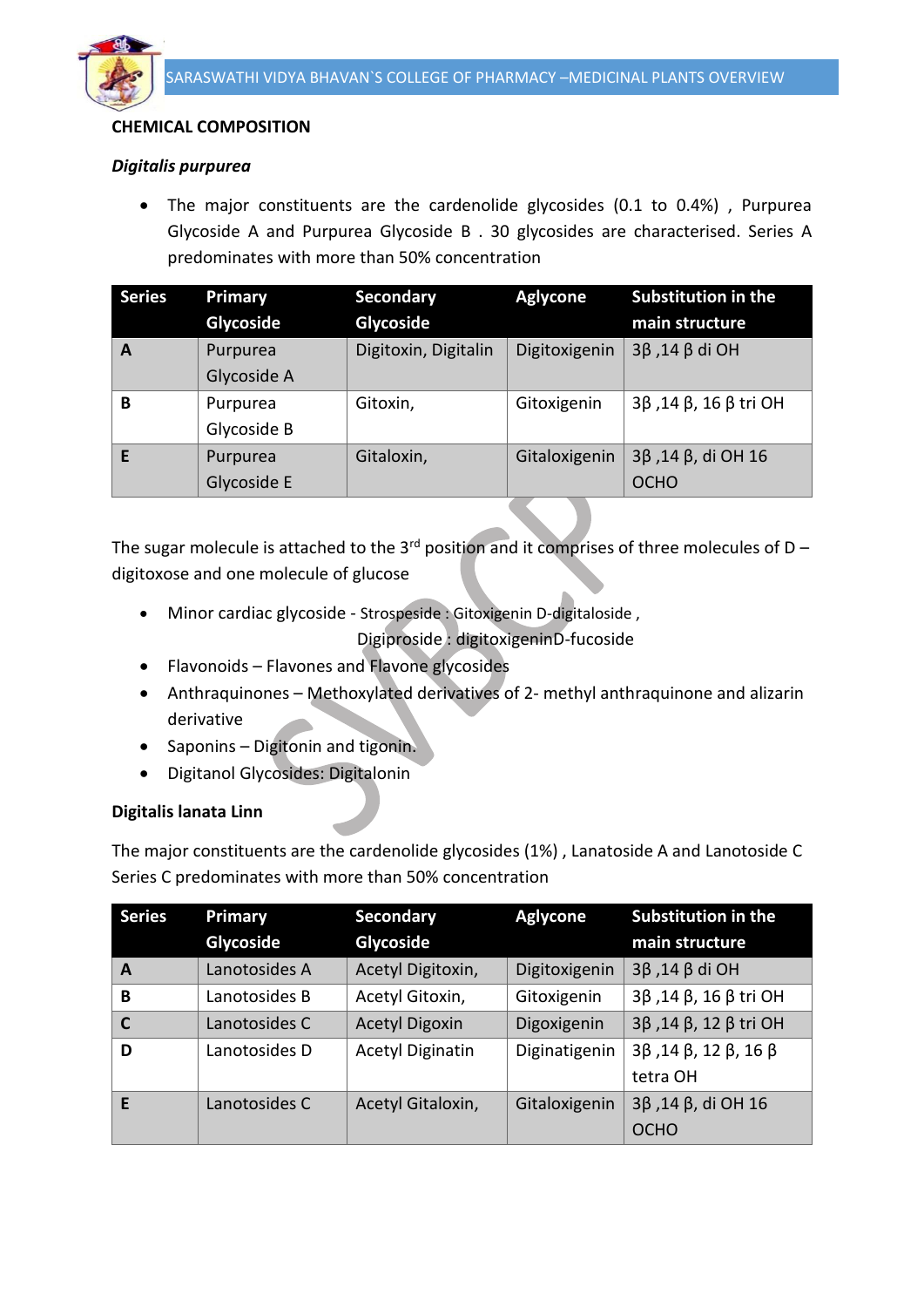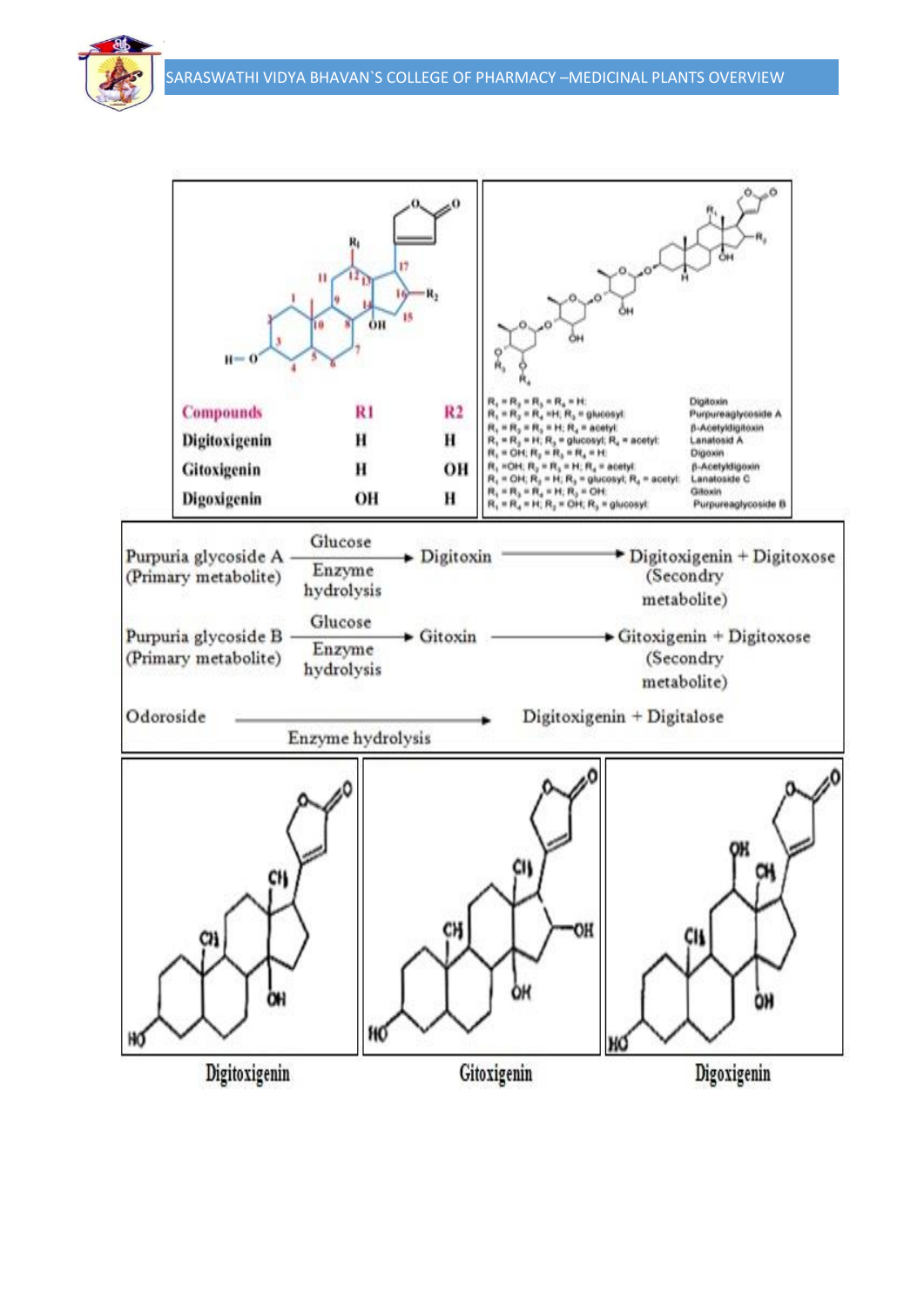

## **CHEMICAL TEST :**

- **Raymond's Test:** To the drug, add a few ml of 50% ethanol and 0.1 ml of 1% solution of m- dinitrobenzene in ethanol. To this solution, add 2-3 drops of 20% sodium hydroxide solution. Violet coolers appear, this is due to the presence of an active methylene group.
- **Legal Test:** To the drug, add a few ml of pyridine and 2 drops of nitroprusside and a drop of 20% sodium hydroxide solution. A deep red color is produced.
- **Killer Killiani Test:** Glycoside is dissolved in a mixture of 1% ferric sulfate solution in (5%) glacial acetic acid. Add one or two drops of concentrated sulphuric acid. A blue color develops due to the presence of deoxy sugar.
- **Xanthydrol Test:** The crude is heated with 0.1 to 5% solution of xanthydrol in glacial acetic acid containing 1% hydrochloric acid. Red color is produced due to the presence of 2-deoxysugar.
- **Keddes Test:** The use of an aromatic nitro derivative (3,5 dinitrobenzoic acid) which in alkaline medium forms a colored product with the lactone – purple red colour. Negative for bufadienolides
- **Floroscence reaction :** Under acidic condition Cardiac glycoside forms fluorescent dehydrated derivatives 14- dehydroderivative. A trienone is formed which has three double bond conjugated **with C=O.**

### **ADULTERANTS**



- Verbascum thapsus also known as Mullelin leaves. These leaves are covered with large woolly branched candelabra trichomes
- Primula vulgaris (Primrose leaves) can be detected by the presence of long eight to nine celled covering trichomes in them
- Symphytum officinale (Comfrey leaves) , this leaves contains multicellular trichomes forming hook at the top
- Inula conyza ( Ploughman's Spikenard), may be distinguished by their greater roughness, the less divided margins.

## **THERAPEUTIC USES :**

**Cardiovascular Effects:** Cardiac glycosides are often called digitalis or digitalis glycosides, in particular, digoxin and digitoxin, The cardiac glycosides are with low therapeutic index. They are cardiotonic, having positive ionotropic effect. Like other cardiac glycosides, they exert their effects by inhibiting the ATPase activity of a complex of transmembrane proteins that form the sodium-potassium ATPase pump, (Na<sup>+</sup>/K<sup>+</sup>-ATPase). Inhibition of the Na<sup>+</sup>/K<sup>+</sup>-ATPase, in turn, causes a rise not only in intracellular Na<sup>+</sup> but also in calcium, which in turn results in increased force of myocardial muscle contractions.